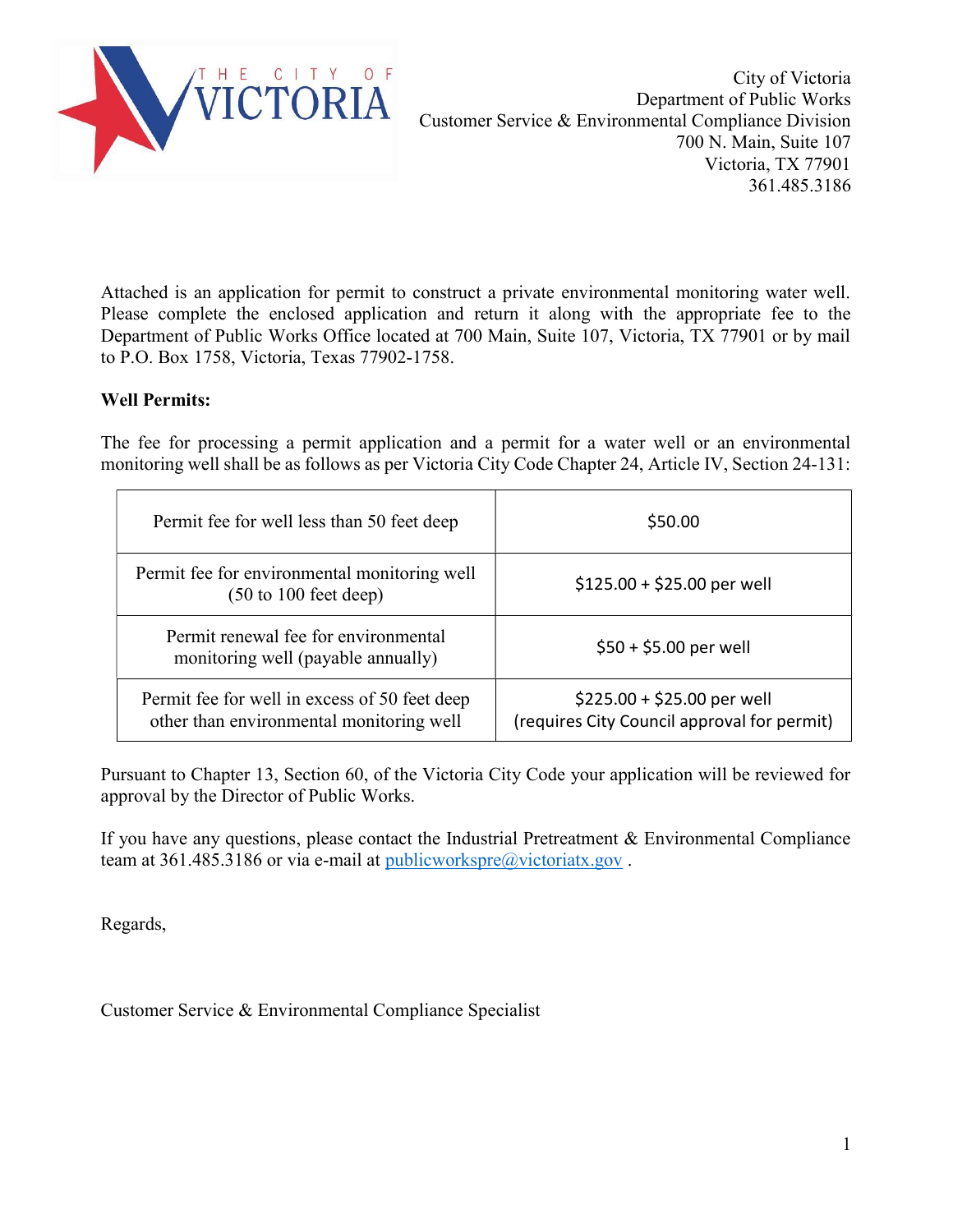

City of Victoria Department of Public Works Customer Service & Environmental Compliance Division 700 N. Main, Suite 107 Victoria, TX 77901 361.485.3186

Application  $\#$ :

## CITY OF VICTORIA PRIVATE MONITORING WATER WELL APPLICATION

I hereby make application for construction of a monitoring well as described elbow and do agree to comply with all ordinances and regulations now in effect or that may be passed for the protection and preservation of the underground water supply to the City of Victoria.

## LEGAL DESCRIPTION

| *** PROVIDE MAP INDICATING LOCATION***                                                         |  |                                               |  |  |
|------------------------------------------------------------------------------------------------|--|-----------------------------------------------|--|--|
| <b>APPLICANT INFORMATION</b>                                                                   |  |                                               |  |  |
|                                                                                                |  | Owner of Property:                            |  |  |
|                                                                                                |  |                                               |  |  |
|                                                                                                |  | Phone #: $\qquad \qquad \text{Alt. Phone}:$   |  |  |
|                                                                                                |  |                                               |  |  |
|                                                                                                |  |                                               |  |  |
|                                                                                                |  | Phone #: $\qquad \qquad$ Alt. Phone #:        |  |  |
| Name of Person or Party Responsible for Legal and/or Financial Responsibility of Proposed Well |  |                                               |  |  |
|                                                                                                |  |                                               |  |  |
|                                                                                                |  | Phone #: $\qquad \qquad \text{Alt. Phone #:}$ |  |  |